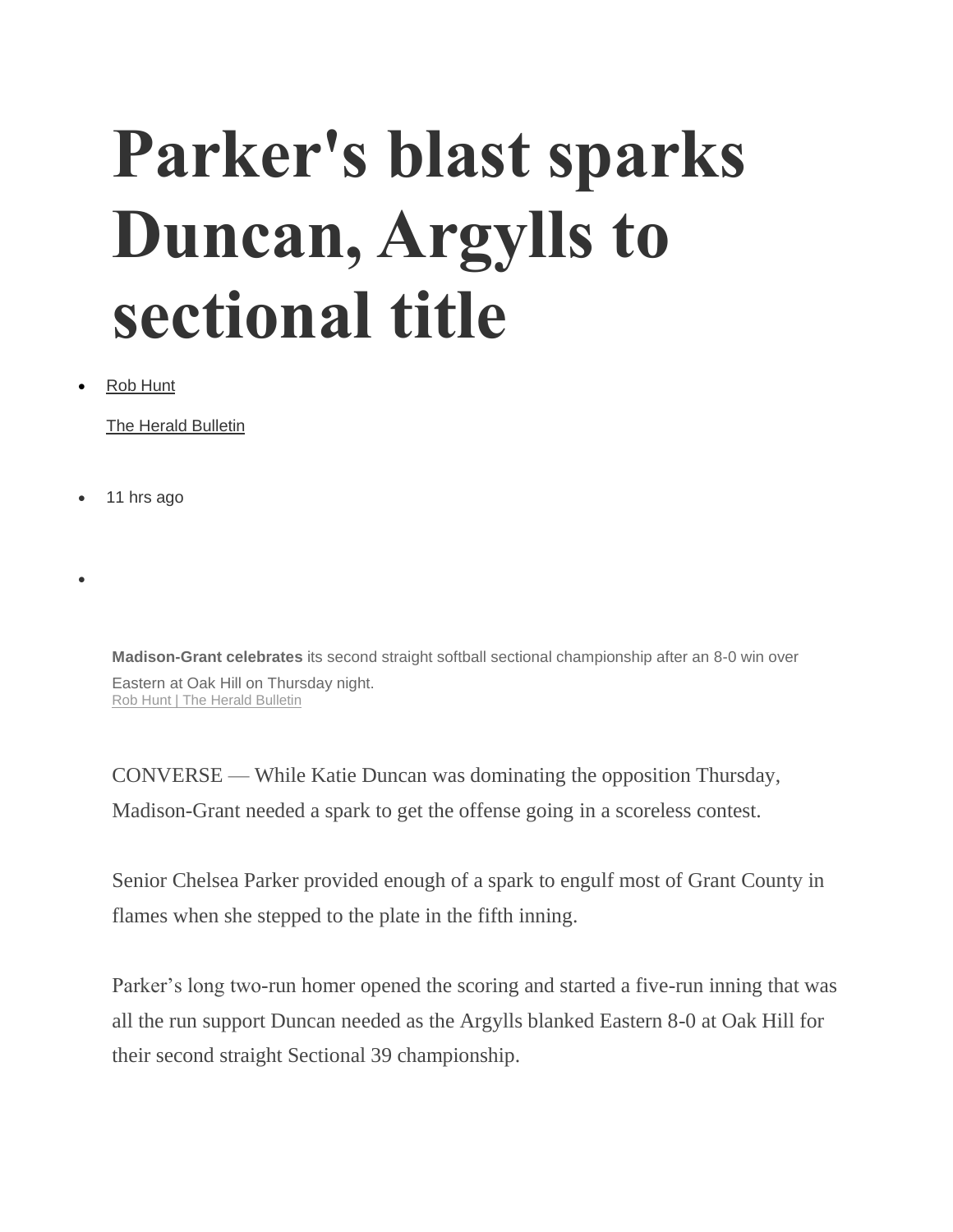It was the 10th softball sectional championship for the Madison-Grant program and the second in as many seasons for coach Travis Havens, who took over prior to the 2020 spring cancellation.

"It's a really good feeling," Havens said. "We've got a lot of good kids who put a lot of time and effort into softball, and to see them reap some of the benefits of all that effort is rewarding."

Duncan retired 10 of the first 11 batters she faced — only one reaching on a hit by pitch — before surrendering her first hit of the game, a lined single to center by Eastern starting pitcher Macy Coan. Coan moved to second when the ball was erred in center and to third on a grounder, but she was the last Comets runner to reach third until the seventh inning.

"Winning last year and going to regional, I was really motivated to come out here and get it done and get back there again," Duncan said. "I was throwing all of my pitches. They were all working really well. I had a great game tonight."

Coan — who leads all 2A pitchers in the state in strikeouts — only fanned one Argylls batter in her seven innings, and it was just a matter of time before the M-G contact at the plate started to pay dividends.

That started with a fifth-inning leadoff single by freshman Carley Holliday, the fourth hit of the day for the Argylls (23-5). That brought Parker — who had laid down a sacrifice bunt in a similar situation in the second inning — to the plate.

"She was swinging away the whole time, and she smoked it," Havens said.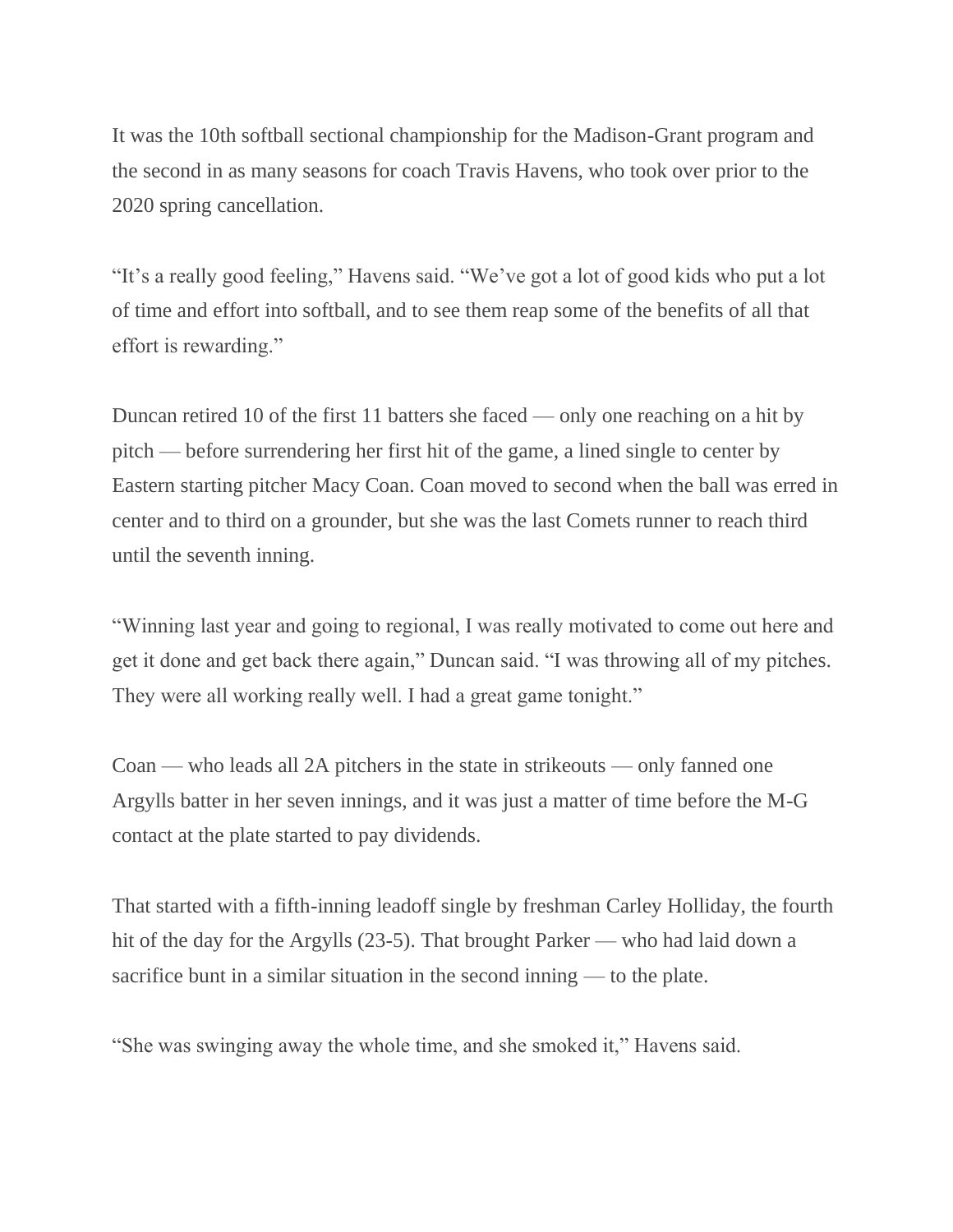"He just gave me the go," Parker said. "That first at-bat, she was my speed and I felt really confident going into that next at-bat. The thing looked like a beach ball. It was a perfect pitch."

Parker launched the 2-1 offering from Coan well beyond the centerfield fence for a 2- 0 lead and launched the Argylls bench into hysterics at the same time.

"I feel like we were a little flat to that point," Parker said. "We just needed something to spark the fire, and I feel like that was it."

The hot hitting became contagious as freshman Johnna Hiatt followed with a single and was bunted over to second. Chelsea Bowland singled her home, Daya Greene followed with a base hit before Anzlee Thomas capped the rally with a line drive tworun single to right and a 5-0 lead.

While that was more than Duncan needed, M-G added on in the sixth thanks largely to the generosity of Eastern (20-6).

Holliday reached for the third time — this time on a two-base throwing error before Parker struck out but reached on a wild pitch. Hiatt and Demie Havens each reached on fielder's choice grounders where no runners were retired with Holliday scoring on the Havens grounder. Bowland then delivered the only hit of the inning, a two-run single to center, and the Argylls had the 8-0 lead.

After giving up a leadoff single in the seventh — the only Comets leadoff batter to reach — to Marly Coan, Duncan retired the next three batters on comebackers to the circle, setting off an exuberant celebration in the center of the diamond.